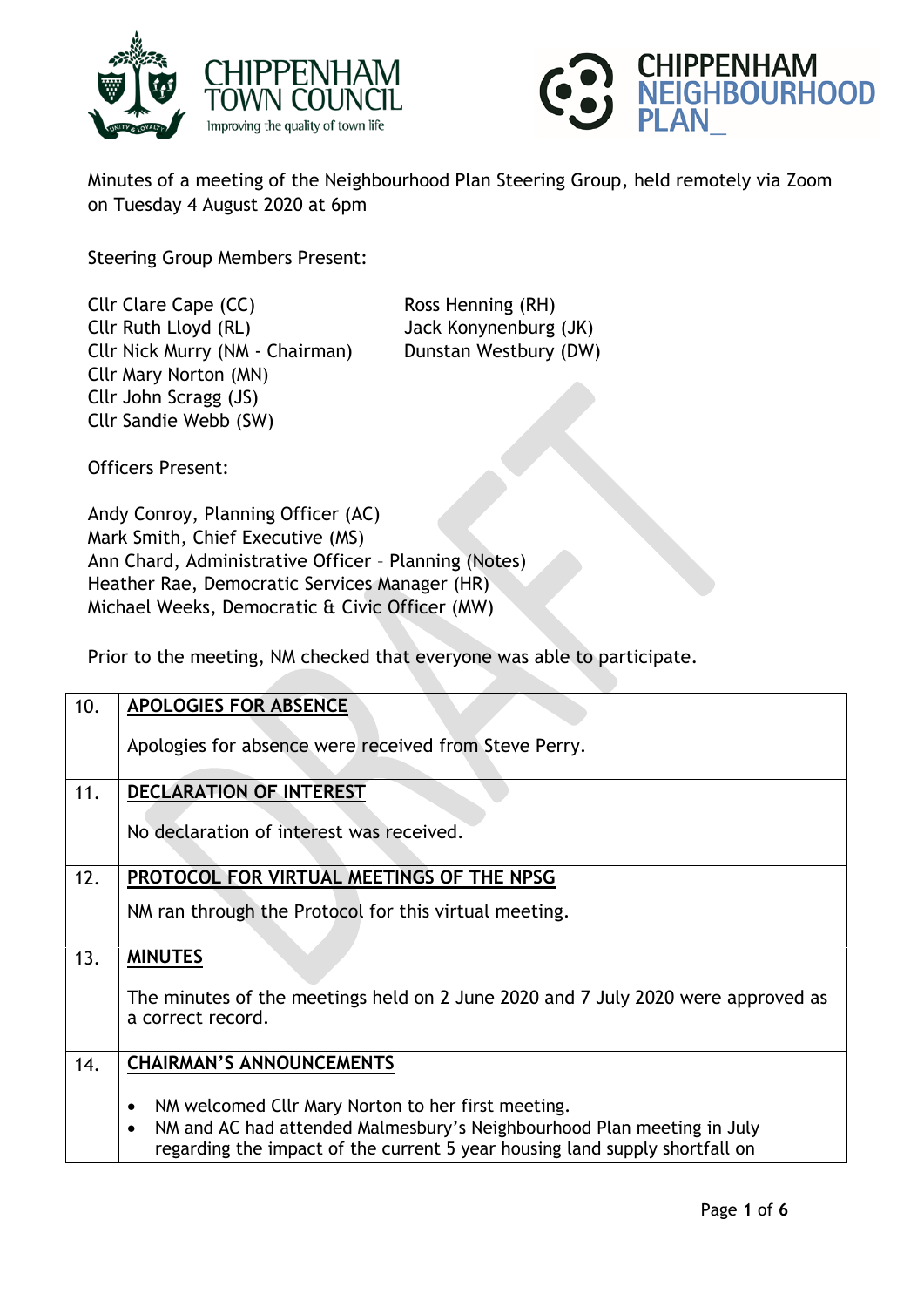|     | neighbourhood planning in Wiltshire. The purpose of the meeting was to form a<br>collective response. He would keep the SG posted.<br>Good Energy has pulled out of the Sadler's Mead development and there is now<br>$\bullet$<br>uncertainty about the future of this development.<br>The Government will shortly be publishing further proposals to shake up the<br>$\bullet$<br>planning system. Separately, home owners will soon be able to add an extra two<br>floors to their houses without needing full planning permission and developers will<br>be able to knock down unused commercial premises and build residential units in<br>place. These changes will be allowed under Permitted Development. This restricts<br>the powers of local councils to prevent development going ahead. This will be<br>monitored closely as it will have an impact on NPs. More information to follow once<br>the proposals have been released. |
|-----|-----------------------------------------------------------------------------------------------------------------------------------------------------------------------------------------------------------------------------------------------------------------------------------------------------------------------------------------------------------------------------------------------------------------------------------------------------------------------------------------------------------------------------------------------------------------------------------------------------------------------------------------------------------------------------------------------------------------------------------------------------------------------------------------------------------------------------------------------------------------------------------------------------------------------------------------------|
| 15. | <b>TOPIC GROUP ISSUES</b>                                                                                                                                                                                                                                                                                                                                                                                                                                                                                                                                                                                                                                                                                                                                                                                                                                                                                                                     |
|     | Town Centre (JK)<br>Final TG meeting had been held.<br>$\bullet$<br>Bridge Centre/Bath Road proforma completed.<br>$\bullet$<br>Shop Front Design Guide progressing.<br>Updating of the Conservation Area Appraisal done in 2006/7 proving to be a very<br>$\bullet$<br>large task - meeting with AC on 10 August to run through. Photos and<br>introduction needed.<br>Public Realm Improvements and River Green not finished yet.<br>$\bullet$                                                                                                                                                                                                                                                                                                                                                                                                                                                                                              |
|     | Housing (RH)<br>Zoom meetings held.<br>$\bullet$<br>Design Code for major developments - Andrea Pellegram (AP) has rewritten it<br>$\bullet$<br>and highlighted areas we cannot influence. AC added that version 1 of the<br>document was on this agenda but that he had seen a version 4, and that it would<br>make sense for the document to come back to the SG for review once the Topic<br>Group (TG) were happy with it. No SG Members had any comments to make on<br>the document at this stage.                                                                                                                                                                                                                                                                                                                                                                                                                                       |
|     | Green Infrastructure (CC)<br>Zoom meeting held and reviewed policy topic areas.<br>$\bullet$<br>Will meet up with the Town Centre TG to work on green corridor.<br>$\bullet$<br>Social Justice in Green Infrastructure - across other policies.<br>$\bullet$                                                                                                                                                                                                                                                                                                                                                                                                                                                                                                                                                                                                                                                                                  |
|     | Community Infrastructure (AC on behalf of AP)<br>Meeting held recently.<br>$\bullet$<br>More arts/culture text needs to be included within policy so this was being<br>$\bullet$<br>redrafted by AP                                                                                                                                                                                                                                                                                                                                                                                                                                                                                                                                                                                                                                                                                                                                           |
|     | Transport (JS)<br>Access to Public Transport proforma on this Agenda.<br>Electric Vehicle Charging and Cycling proformas already agreed and on Google<br>$\bullet$<br>Drive.<br>Awaiting more information from Sue McGill on walking routes.<br>$\bullet$                                                                                                                                                                                                                                                                                                                                                                                                                                                                                                                                                                                                                                                                                     |
|     | Economy (AC)<br>Final TG meeting 2 weeks ago.<br>$\bullet$<br>TG still want policy on incubator units. AC will work with Alice Porter on this -<br>$\bullet$<br>another survey to be done which perhaps could be sent to school leavers.<br>Circular Economy proforma and Sustainable Construction proforma on this<br>Agenda.                                                                                                                                                                                                                                                                                                                                                                                                                                                                                                                                                                                                                |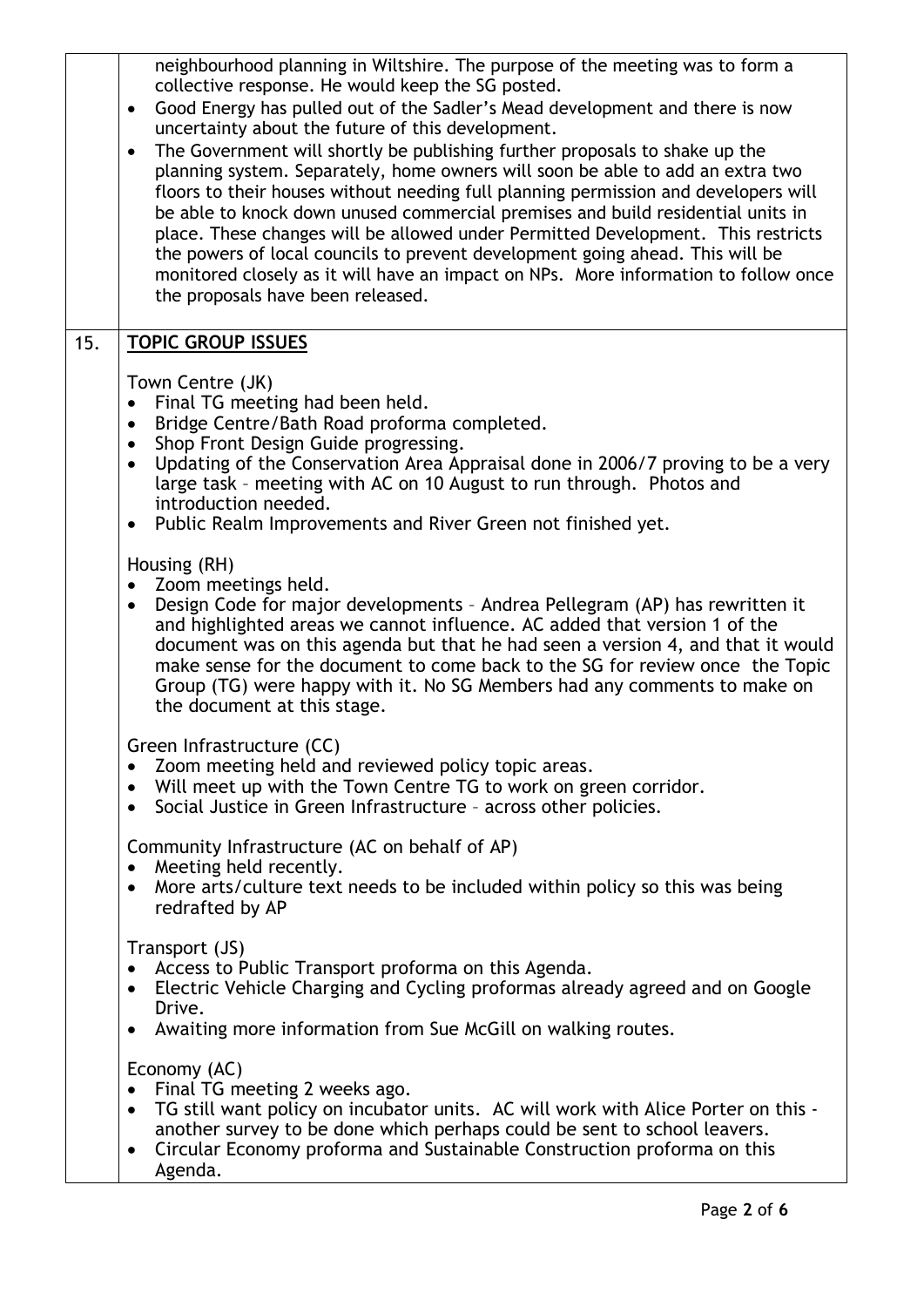|     | TG unable to come up with standalone policy around Sustainable Transport<br>$\bullet$<br>To/From Commercial Premises, but work already done by Mel Moden in her<br>proforma could be used by Transport TG.                                                                                                                                                                                                                                                                                                                                                                                                                                                                                                                                                                                                                                                                                                                                                                                                                                                                    |
|-----|-------------------------------------------------------------------------------------------------------------------------------------------------------------------------------------------------------------------------------------------------------------------------------------------------------------------------------------------------------------------------------------------------------------------------------------------------------------------------------------------------------------------------------------------------------------------------------------------------------------------------------------------------------------------------------------------------------------------------------------------------------------------------------------------------------------------------------------------------------------------------------------------------------------------------------------------------------------------------------------------------------------------------------------------------------------------------------|
|     | Sustainability (NM)<br>Submitted Renewable Energy draft policy on this Agenda.<br>Will respond to feedback and hone policies on Carbon Neutral Development<br>$\bullet$<br>proforma.                                                                                                                                                                                                                                                                                                                                                                                                                                                                                                                                                                                                                                                                                                                                                                                                                                                                                          |
| 16. | <b>POLICY PLANNER</b>                                                                                                                                                                                                                                                                                                                                                                                                                                                                                                                                                                                                                                                                                                                                                                                                                                                                                                                                                                                                                                                         |
|     | AC explained that this is a working document, to be updated. It is stored in the<br>general folder of Google Drive. At this meeting and at meetings in September and<br>possibly October, policies would be agreed in principle. NM added that this was a<br>useful overview which could be used to cross reference.                                                                                                                                                                                                                                                                                                                                                                                                                                                                                                                                                                                                                                                                                                                                                          |
| 17. | DRAFT POLICIES REVIEW                                                                                                                                                                                                                                                                                                                                                                                                                                                                                                                                                                                                                                                                                                                                                                                                                                                                                                                                                                                                                                                         |
|     | AC presented draft policies for approval and SG Members agreed the following<br>policies in principle, except for the Chippenham Design Code:                                                                                                                                                                                                                                                                                                                                                                                                                                                                                                                                                                                                                                                                                                                                                                                                                                                                                                                                 |
|     | 7.1 Housing Design - Noted                                                                                                                                                                                                                                                                                                                                                                                                                                                                                                                                                                                                                                                                                                                                                                                                                                                                                                                                                                                                                                                    |
|     | 7.1.1 Chippenham Design Code - now on version 4 and Housing TG still working on it.<br>It was suggested that this is not agreed at the present time and is brought back to<br>the SG in September/October. AC said that this version was probably too long and<br>suggested it could refer to other policies in the NP to avoid duplication. He praised<br>AP for her work on this. DW added that wording should not be subjective. When a<br>developer reads this document, they should be clear on what we want them to do.<br>It was agreed there was no need for an executive summary for this policy but that it<br>would be a good idea to have one for the whole NP. CC queried where the<br>reference of 'development of over 50 dwellings' had come from. AC said that more<br>clarity/evidence on thresholds was needed on this. If developers are to apply these<br>principles, the TG needs to work out when these threshold triggers apply.                                                                                                                      |
|     | <b>ACTION:</b> Housing TG/AP to continue to work on Design Code and amend in light of<br>above comments                                                                                                                                                                                                                                                                                                                                                                                                                                                                                                                                                                                                                                                                                                                                                                                                                                                                                                                                                                       |
|     | 7.1.2 Housing Design Evidence Paper - a summary of workshops held                                                                                                                                                                                                                                                                                                                                                                                                                                                                                                                                                                                                                                                                                                                                                                                                                                                                                                                                                                                                             |
|     | 7.2 Electric Vehicle Charging - NM mentioned that there are different types of<br>charging methods e.g. taxi ranks need rapid charging so the policy could be more<br>explicit. DW stressed this would be difficult as technology will change over the life<br>of the document. A fixed charging point may not be suitable but in-surface charging<br>may be possible in the future. More research needed on taxi policy. NM queried<br>the figure of charging points for 1 in every 4 parking spaces as being out of date and<br>liable to change over time. DW said this was better than specified by the<br>Government and in a few other places. It is important to ensure every space can be<br>upgraded in future. NM queried if ducting included cabling and DW said it should.<br>JS said that there needs to be charging points for buses. Most charge overnight at<br>the depot but could require more during the day. Local bus companies may invest<br>in electric buses in the next 10 years. AC agreed this could be added to the Bus<br>Infrastructure policy. |
|     | <b>ACTION:</b> DW to review policy to see if can make more technical/explicit and amend<br>in line with the above comments                                                                                                                                                                                                                                                                                                                                                                                                                                                                                                                                                                                                                                                                                                                                                                                                                                                                                                                                                    |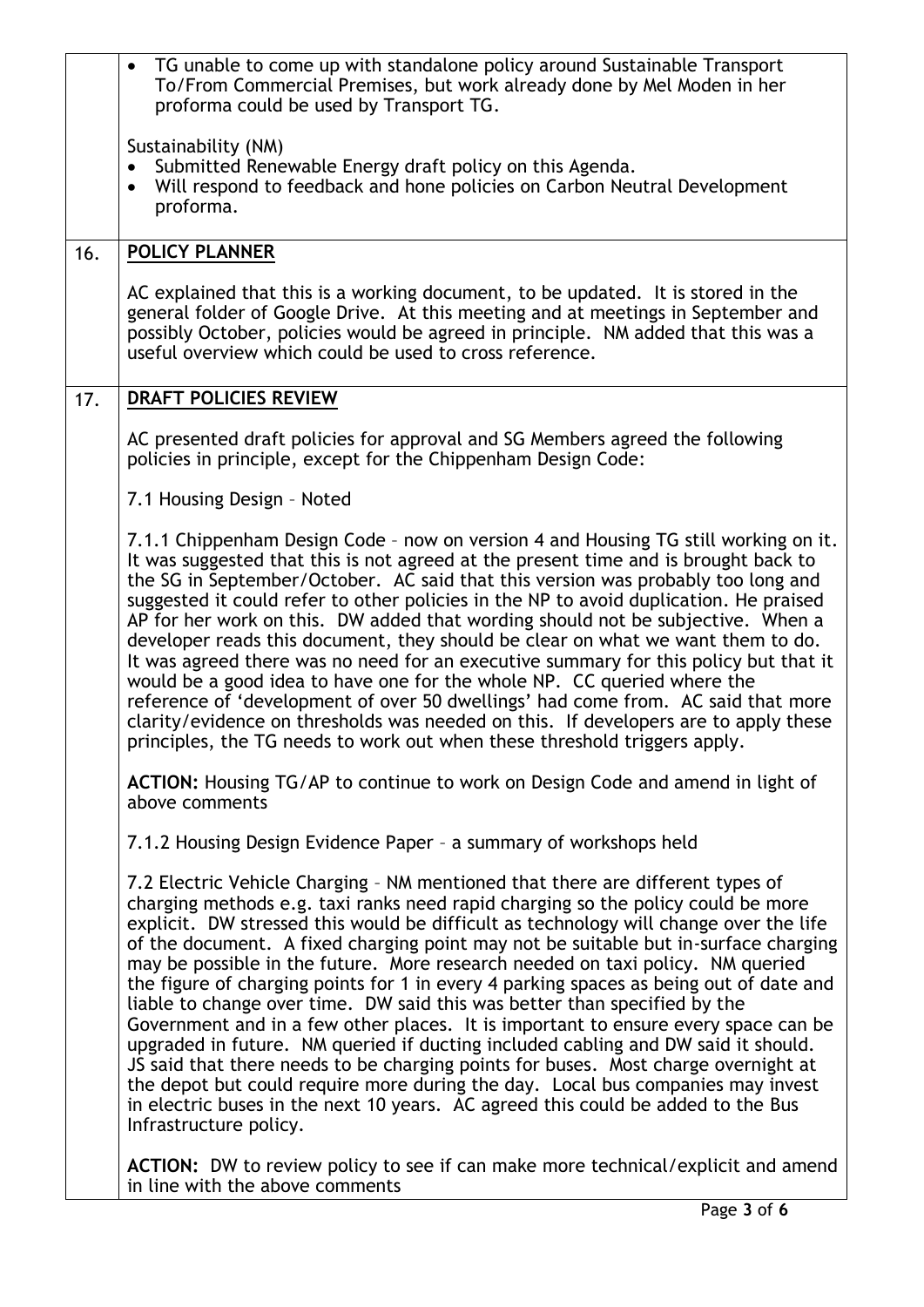7.3 Carbon Neutral Development – NM described the policy, and explained that the off-setting was the most difficult section to achieve. He wanted to run the policy past contacts at the UK Green Building Council (UKGBC).

JS suggested that our carbon neutral targets need to align with WC's. AC said this was a good draft policy and AP and himself had made some comments on the proforma. He thought the policy could be honed to be clearer on how compliance with the policy could be demonstrated. It was agreed that the policy should be less technical and slimmed down if possible. DW asked if there was anything that could be done to ensure solar panels are used on all new homes and the resulting energy used locally and not returned to the electric companies. NM referenced the recent Langley Park planning application where the developer had used less panels but stressed they were better quality. He suggested a reference to 'maximum roof space'. He agreed that it could be suggested that excess energy should be used locally.

**ACTION:** NM to review AC/AP comments and amend in line with the comments. NM to try to seek expert review from UKGBC

7.4 Sustainable Construction for Commercial Development – AC said this overlaps with Carbon Neutral Development policy and queried whether it was needed. It could be incorporated in Carbon Neutral Development policy and the Design Code. NM replied that it was useful and should be kept separate because it focused on the construction stage which the Carbon Neutral Development policy didn't. It should tie in with other policies though. With regard to the statement to demonstrate BREAAM Excellence rating, AC queried if the NP was asking developers to submit too many documents up front with their applications rather than focusing in on one or two key documents for submission at planning application stage. NM replied that we should not be worried about asking for these standards. In principle this was good as a secondary policy. He would look at this again before the next meeting to rationalise it and if necessary NM, AC and Matthew Short could meet to discuss further.

DW queried if the NP should be making sure that the siting of new commercial premises can be accessed by public transport and not private vehicles. JS agreed but said that developments in the Town were sited a long way from bus routes and this would be hard to achieve. DW replied that he would just like the need recognised. CC suggested adding the justification why services are needed to the text.

**ACTION:** NM to review policy further (in consultation with AC and Matthew Short if required)

7.5 Access to Public Transport – JS said the first of the two policies ensures that new developments are designed to be accessed by public transport. With regard to large developments, planning applications are often submitted in a piecemeal form so a masterplan is needed for the full development in relation to public transport. Lots of best practice guidance is referred to in the proforma.

AC said that AP recommended specifically referring to best practice guidance on walking distances to bus stops in the first policy. JS replied that consideration should be given to care homes, etc. which would differ. It was important not just to refer to 'stops' which are not always necessary. Routing is more important. AC said this could also be mentioned in the Design Code. NM asked how we could influence the routing of buses and JS replied that WC was the main driver/coordinator. We need to justify what we want to see. AC added that we can't insist on specific routes. JS added that limiting car parking spaces on developments may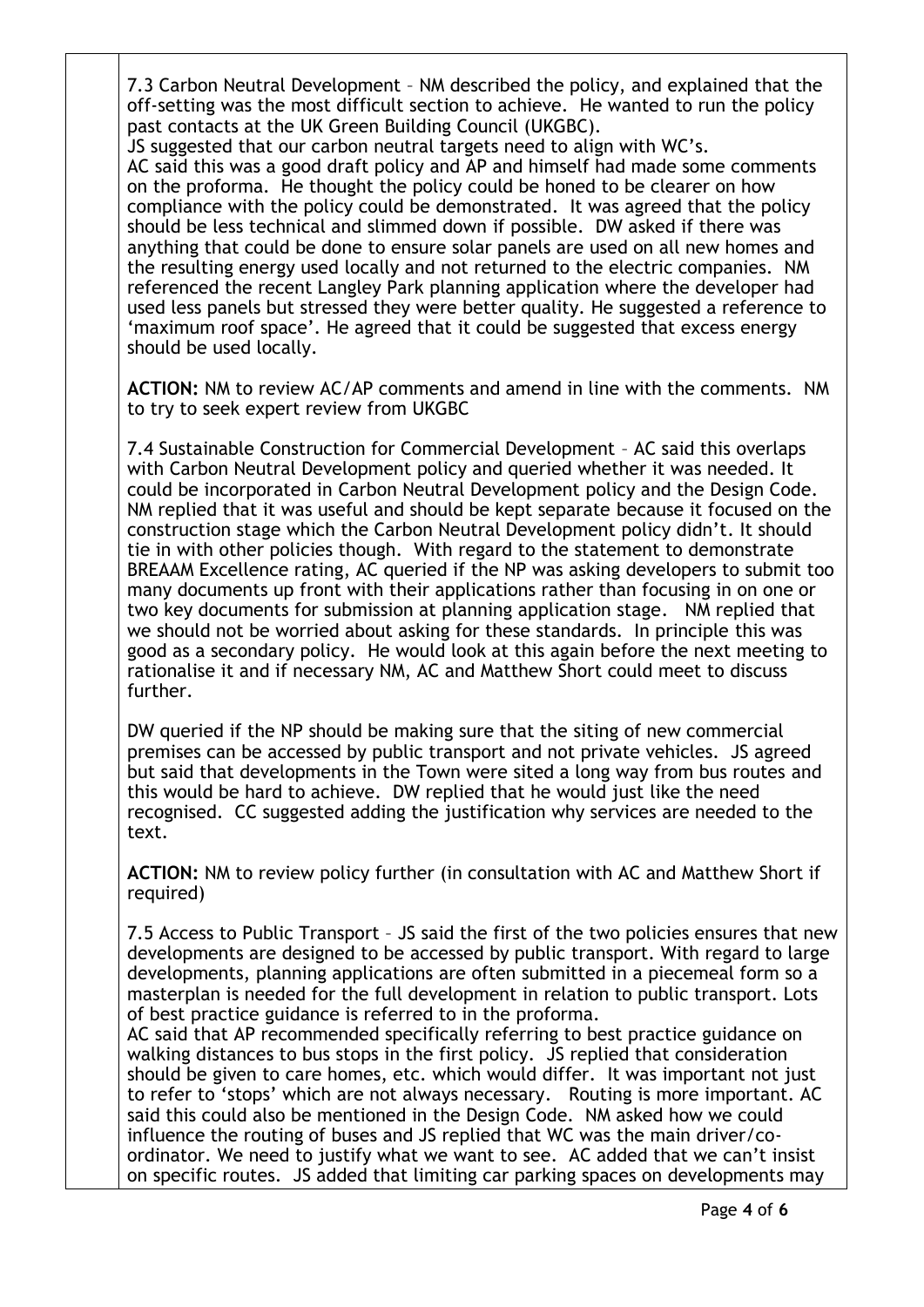be too restrictive and cause problems elsewhere. The developer should have to identify routes and stops in the masterplan (transport assessment). Stops should not be provided if there is no service.

JS advised that the second policy highlights the need for enhanced existing bus infrastructure. The Bus Station needs to stay where it is and the shelters improved. NM added that should another better bus station site become available, we should be prepared to be flexible. AC replied that the policy covers this eventuality, but that the site would need to also be within the Town Centre. AC suggested adding electric vehicle charging points at the Bus Station to the policy. AC said AP had suggested we could ask for commuted sums from all major development (say 1%) to pay for bus infrastructure improvements so this could be added to the policy. NM asked if air pollution was a concern so can this be linked to electric buses somehow. JS replied there is a problem with the manufacturing industry but that electric/hydrogen buses are the future. It was agreed to include air pollution, cleaner buses, etc. in the supporting text.

**ACTION:** JS/AC to review policies further and amend in light of the above comments

7.6 Circular Economy – AC explained this would help give weight in the planning process to support those smaller businesses who might be adopting circular economy practices. AC added that Matthew Short had included some good examples. NM suggested this policy be more specific but AC advised that is was deliberately nonspecific in order to avoid the issue of being a 'waste policy' per se, as it is more of a supportive/encouraging business policy, highlighting the issue of circular economy than anything else.

7.7 Bridge Centre/Bath Road Car Park Masterplan- AC explained that the York Minster NP had been used as a good example in drafting this policy. JK said that the maps he had drawn up would need to be done again professionally and suggested another map showing the location of the site. AC reported that AP would like greater mention of arts/culture in the policy to take account of the views of the Community Infrastructure TG. AP had suggested dropping the name 'Bridge Centre' as the building no longer exists but it was agreed to keep this for now. AP had also mentioned creating a neighbourhood development order for the site. AC stressed that this would add more time and cost and would need to be a separate development order/project. JK agreed that just the existing NP project parameters should be adhered to. CC mentioned the downgrading of the existing road and the need for a traffic flow study or aspirational statement. AC said this was tied up with the outcome of the HIF bid. JK suggested aiming for the best on site with the proviso that it could be phased if needed.

**ACTION:** AC to add references to arts/culture in policy

7.8 Renewable Energy – AC reported that Gemma Grimes had done a good job on this proforma, but wondered whether the policy wording may be too similar to the existing WC CP42 and could be adapted to be more uniquely local. Could draw from the Centre for Sustainability Energy workshops regarding preference on types of renewable energy. NM said the workshop was a stage 1 event but more work was needed. NM pointed out "On favour" should be corrected to read "in favour" and AC pointed out "The Council" needs rephrasing.

JS mentioned the weir and use of water power which had been considered in the past. NM said a study had been done but it had proved not to be viable against other options. AC asked if other types of renewable energy should be included, such as wind turbines. NM was unsure about the detail but agreed that we should be positive about wind turbines and that there may be opportunities to the south.